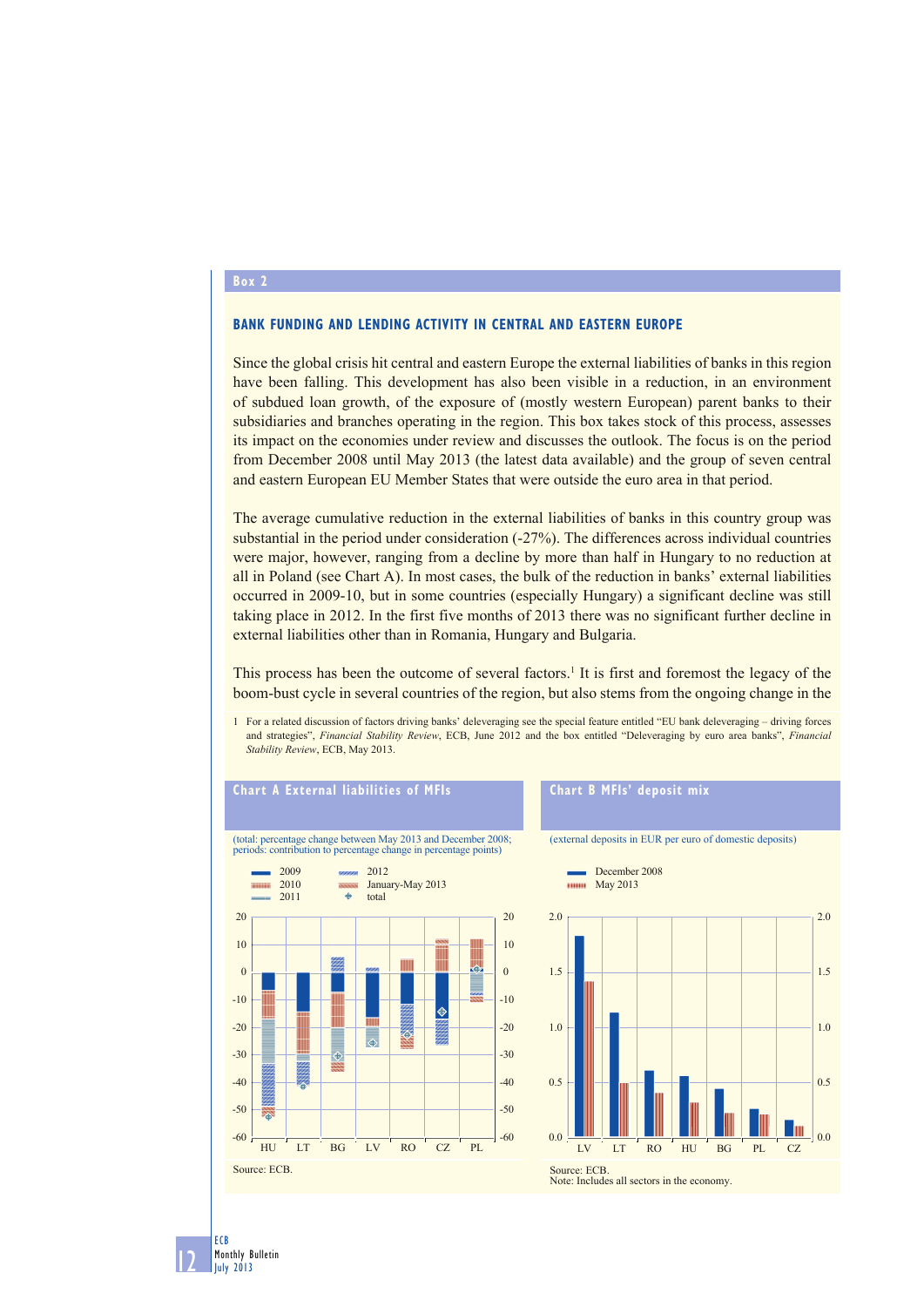## **ECONOMIC AND MONETARY DEVELOPMENTS**

 The external environment of the euro area

banks' funding model. Regarding the latter development, the centralised funding model that had prevailed before the crisis – with parent banks funding the lending of their central and eastern European subsidiaries – is being replaced by increasing reliance on local sources of funding, such as domestic deposits. Chart B shows that in all seven countries under review banks' reliance on external deposits as a source of funding has declined relative to domestic deposits. External deposits comprise all deposits from abroad, including (i) deposits provided by parent banks and (ii) deposits of foreign non-MFI private sector agents ("non-resident deposits"). In Latvia, nonresident deposits constitute around half the non-MFI deposit base and have increased markedly in the past two years, thus partly offsetting a reduction of deposits by (mainly) Scandinavian parent banks. In May 2013, external deposits ranged between around 150% of domestic deposits in Latvia and 10% in the Czech Republic.

The interplay of these structural changes with the need to reduce indebtedness in the private sector has resulted in subdued private sector loan growth. Annual growth in loans to the non-MFI private sector has now been weak or negative for around four years (see Chart C). There are significant differences across the countries concerned, with Hungary experiencing the largest contraction and the Baltic States a gradual improvement. While some countries have been able to expand their economic activity in the absence of credit growth, the sustainability of such recoveries depends on credit growth normalising again.<sup>2</sup> It remains, therefore, a challenge to promote credit



2 See, for example, Bijsterbosch, M. and Dahlhaus, T., "Determinants of credit-less recoveries", *Working Paper Series*, No 1358, ECB, Frankfurt am Main, June 2011.

13